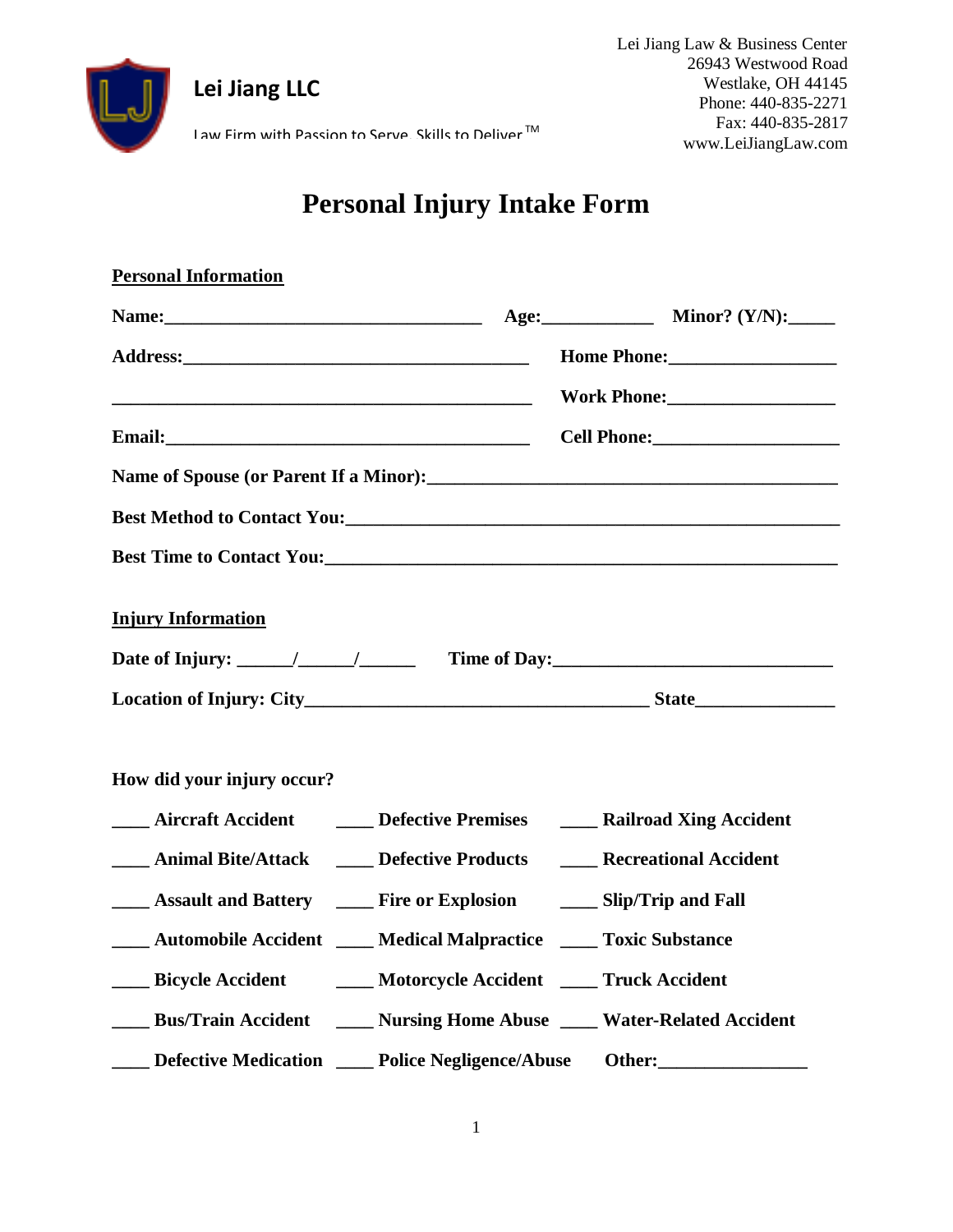

**Briefly Describe How Your Injury Occurred:**

**Who Do You Believe Caused or Is Responsible for Your Injuries, and Why?**

**Describe Your Injury(ies):**

**List All Doctors and Other Health Care Providers Who Have Treated Your Injuries,** 

**Including Their Names, Addresses, and Telephone Numbers:**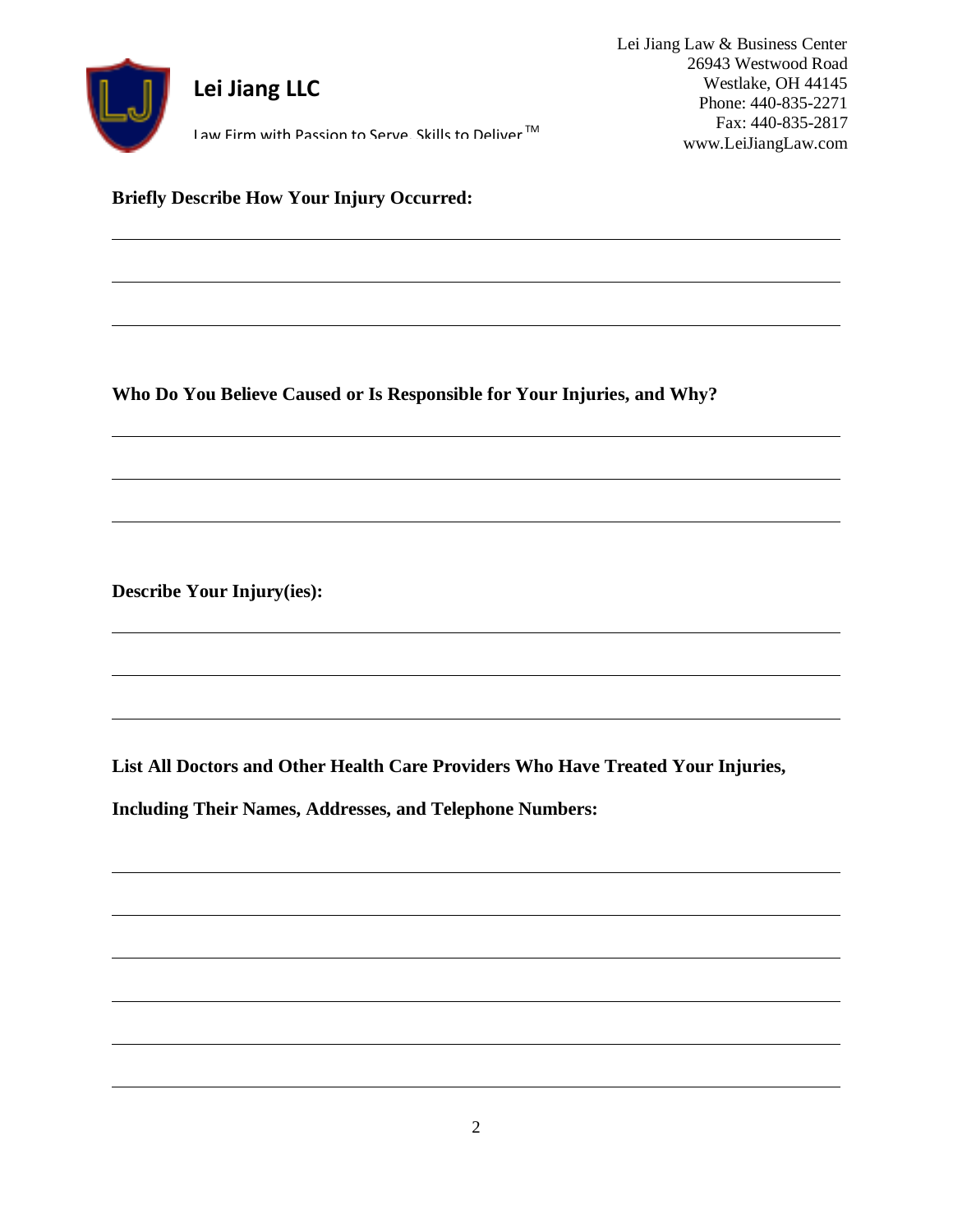| Lei Jiang LLC                                                                                                                                                                                                                  | Lei Jiang Law & Business Center<br>26943 Westwood Road<br>Westlake, OH 44145<br>Phone: 440-835-2271 |
|--------------------------------------------------------------------------------------------------------------------------------------------------------------------------------------------------------------------------------|-----------------------------------------------------------------------------------------------------|
| Law Firm with Passion to Serve. Skills to Deliver™                                                                                                                                                                             | Fax: 440-835-2817<br>www.LeiJiangLaw.com                                                            |
| <b>Employment and Financial Information</b>                                                                                                                                                                                    |                                                                                                     |
| Total Medical Expenses Incurred to Date for Your Injuries: \$                                                                                                                                                                  |                                                                                                     |
| Total Medical Expenses You Expect to Incur In the Future: \$______________________                                                                                                                                             |                                                                                                     |
| Have You Lost Income Due to Your Injuries? Yes: No:                                                                                                                                                                            |                                                                                                     |
|                                                                                                                                                                                                                                |                                                                                                     |
|                                                                                                                                                                                                                                |                                                                                                     |
|                                                                                                                                                                                                                                |                                                                                                     |
|                                                                                                                                                                                                                                |                                                                                                     |
|                                                                                                                                                                                                                                |                                                                                                     |
| Employer's Address: Universe of the Second Second Second Second Second Second Second Second Second Second Second Second Second Second Second Second Second Second Second Second Second Second Second Second Second Second Seco |                                                                                                     |
|                                                                                                                                                                                                                                |                                                                                                     |
|                                                                                                                                                                                                                                |                                                                                                     |
|                                                                                                                                                                                                                                |                                                                                                     |
| <b>Consequence of Injury</b>                                                                                                                                                                                                   |                                                                                                     |
| Are You In Pain? If So, Please Describe:                                                                                                                                                                                       |                                                                                                     |
|                                                                                                                                                                                                                                |                                                                                                     |
|                                                                                                                                                                                                                                |                                                                                                     |
|                                                                                                                                                                                                                                |                                                                                                     |
| Describe Any Other Ways In Which Your Life Has Changed As a Result of Your Injuries:                                                                                                                                           |                                                                                                     |
|                                                                                                                                                                                                                                |                                                                                                     |